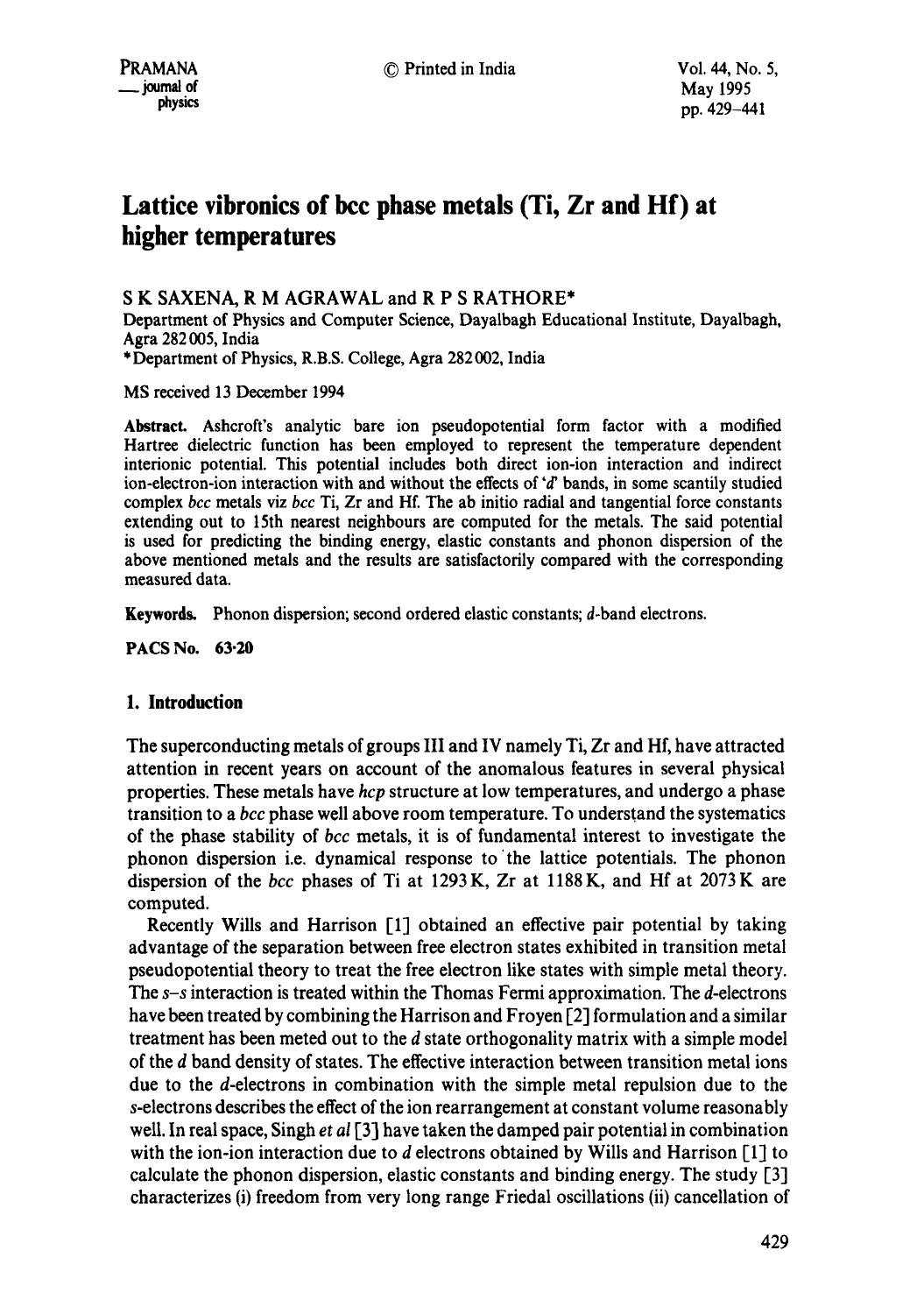the band structure term by the coulomb repulsion in the effective potential and (iii) saving of 9/10 computer time compared to that required to calculate it using wave number space.

The study [3] however, lacks the correct depiction of electron response toward the dynamical state of the metals. The proper behaviour of electron is accurately represented in wave number space. Therefore we have carried out the application of potential in wave number space and sufficient convergence is achieved by taking the interaction system extending up to the 15th shells, more than double the nearest neighbour shells considered by Singh *et al* [31.

The temperature dependent phonon spectra of *bcc* Ti, *bcc* Zr and *bcc* Hf have recently been measured respectively by Petry *et al* [41, Heiming *et al* [51, and Trampenau *et al* [6]. These workers have analyzed their results in terms of the Born-Von Karaman model by fitting twelve force constants of their model to the measured phonon frequencies. Recently Gupta *et al* [7] have applied the model potential of Nand *et al* [8] for some of these metals. The inclusion of interactions due to d band electrons, into the phonon dispersion of transition metals [3], as Wills and Harrison [1] have discussed require more elaborate and adequate adoption by the theory.

Most of the dynamical studies [9, 10] make use of the numerous parameters and resort to usual fitting procedure which undermines [ 111 the credibility and reliability of the model. Model pseudopotential  $\lceil 11-15 \rceil$  on the contrary invariably has a smaller number of fitting parameters.

The indiscriminate use of dielectric screening [16] makes coulombian interaction infructuous. The choice of dielectric screening function invariably leads to the proper adjustment of depth and width of the coupling potential representing the interactions. Fielek [17] has reported the need of incorporating the contribution of dielectric screening, into the elastic constants of the metals, which has so far been generally ignored by almost all the macroscopic studies. In cases where electron d-states are close to the valence electron states, the results are not so accurate since the pseudo-potential approach assumes that the cores do not overlap and core-core interactions can be treated using only Madelung terms. It is for this reason that the effect of  $d'$  bands, on various structural, vibrational and elastic properties, require to be studied more adequately within the frame-work of pseudopotential studies.

Some earlier workers, Shapiro and Moss [181, Gupta *et al* [191, Singh *et al* [3] and Shyam *et al* [20] have considered the force constants up to 4th, 2nd, 7th and 10th nearest neighbours respectively. In complex metals, however the interatomic forces are found to possess long range character.

Due to these inconsistencies it is necessary to develop an interaction model embodying the following characteristic features:

- (1) Present model accounts more appropriately for the repulsive interaction by making the first terms, of (1) and (4) each,  $\Phi_{\rm cp}(r)$  and  $\Phi_d(r)$  characteristically repulsive
- (2) The role of d-band electrons has been included in a manner to make the resultant interaction more realistic and appropriate
- (3) The temperature dependence of the ensuing interaction has been made adequately effective within the framework of the present model
- (4) The dependence of elastic constants on dielectric screening has been sought through the force constants which are expressed as the function of the said screening. This procedure conforms with the requirements set by Fielek [17]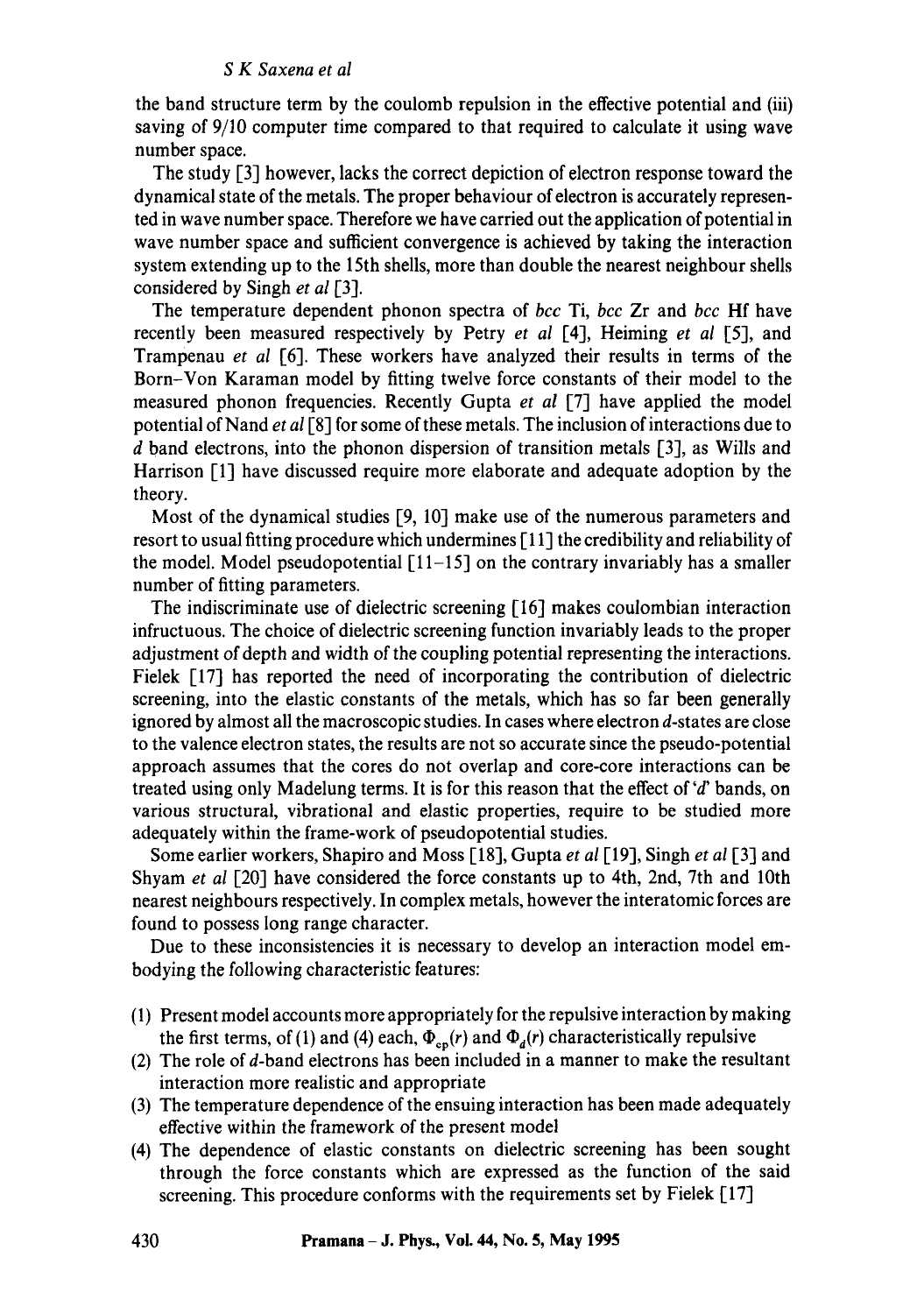- (5) The field corrections due to Sham [21] have been applied to the modified dielectric function resulting in the proper adjustment of electron response to the ionic displacements
- (6) The interactions extending out to 15th nearest neighbour have been incorporated a) to account for the long range nature of interactions and b) to arrive at the desired convergence
- (7) A single parameter  $r_c$  has been fitted to the zone boundary frequency of [111] L mode.

The model is used to predict the binding energy, second order elastic constants (SOECs) and the phonon dispersion in *bcc* metals like Ti, Zr and Hf. The study being one of the first of its kind, reveals fair agreement with the experimental data on the said properties.

# **2. Theory**

## *2.1 Screened ion-ion potential*

A second order pseudopotential calculation transforms the interatomic interaction in the central pair wise form [22], i.e.

$$
\Phi_{\rm cp}(r) = Z^2 e^2/r - 2 \cdot Z^2 e^2/\pi \cdot \int G(q) \sin(qr)/qr \,dq,\tag{1}
$$

where Z, is the valence,  $e$  the electronic charge and  $G(q)$  the normalized energy wave number characteristics, given by

$$
G(q) = (4\pi Ze^2/\Omega q^2)^{-2}(W_b^2(q)/1 - \varepsilon(q))(1 - 1/(1 - \varepsilon(q))).
$$
 (2)

with  $W_b(q)$  being the bare ion model potential and  $\varepsilon(q)$  the modified Hartree dielectric function [23] inclusive of the exchange and correlation effects,

$$
\varepsilon(q) = 1 + \left[ (1 - f(q)) (4\pi Z e^{*2} / \Omega q^2) 3m^* / \hbar k_f^2 \right]
$$
  

$$
[0.5 + ((4k_f^2 + q^2) / 8k_f q) \ln |(2k_f + q) / (2k_f - q)|]
$$
 (3)

Table 1. Parameters to the Ashcroft's model potential  $[25]$ , (All quantities are in atomic units except M, which is given in amu.).

| Parameters                | Ti         | Zr       | Hf        |  |
|---------------------------|------------|----------|-----------|--|
| $r_{\rm c}$               | 1.191      | 1.342    | 1.267     |  |
| Ω                         | $86 - 709$ | 109.642  | 113.81    |  |
|                           | 0.099      | 0.098    | 0.088     |  |
| $\frac{a_{\rm eff}}{m^*}$ |            |          |           |  |
| $\boldsymbol{e}$          |            |          |           |  |
|                           | 2.042      | 2.665    | 2.722     |  |
| $\frac{r_d}{Z}$           | 2          | 2        | 2         |  |
| $M$ (amu.)                | $47 - 5$   | $91 - 2$ | $178 - 2$ |  |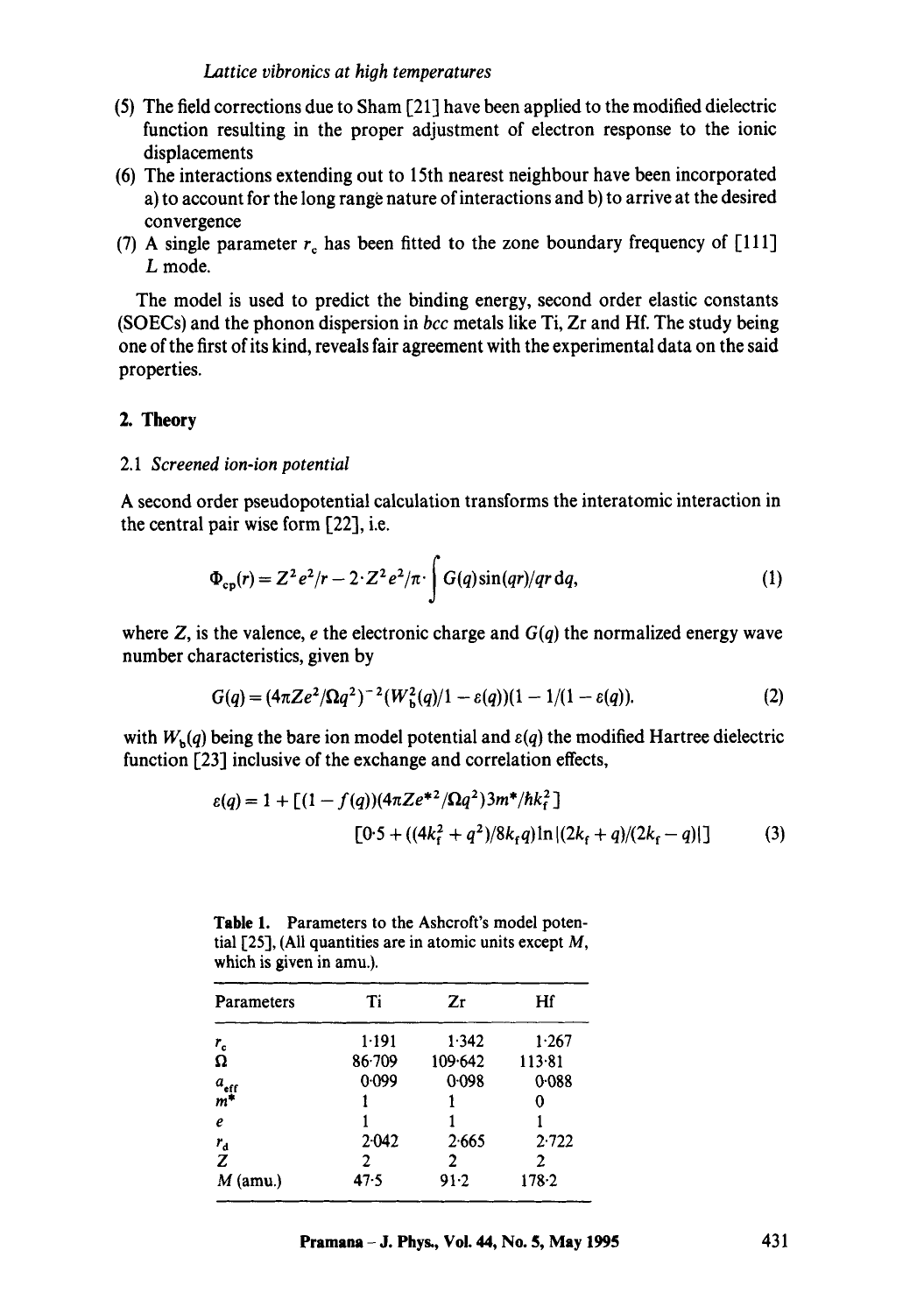$$
e^{*2} = (1 + a_{eff})e^2
$$
,  
\n $f(q) = 0.5[1 + (k_f/q)^2 + (k_s/q)^2]^{-1}$  and  $k_s^2 = 2k_f/\pi$  (a.u).

The temperature dependence of two body interaction between ions can be written as:

$$
\Phi_t(r) = [\Phi_{\rm cp}(r) + \Phi_d(r)] \cdot \exp[(-T\pi k_{\rm b}r/(\hbar v_{\rm f})]. \tag{4}
$$

Here, the temperature dependent factor,  $exp(- T \pi k_b r / \hbar v_f)$  has been derived by Takanaka and Yamamoto [24] with  $v_f$ (=  $(hk_f/m)$ ), the Fermi velocity and  $k_b$  is the **Boltzmann constant.** 

| Shell<br>(no. of<br>atoms) |            | Radial force constants<br>$(\beta_i)$ [10 <sup>-3</sup> Nm <sup>-1</sup> ] |           |            | Tangential force constants<br>$(\alpha_i)$ [10 <sup>-3</sup> Nm <sup>-1</sup> ] |           |  |
|----------------------------|------------|----------------------------------------------------------------------------|-----------|------------|---------------------------------------------------------------------------------|-----------|--|
|                            | Ti         | Zr                                                                         | Hf        | Ti         | Zr                                                                              | Hf        |  |
|                            | 1673K      | 1188K                                                                      | 2073K     | 1673K      | 1188K                                                                           | 2073K     |  |
| 1st<br>(8)                 | 20084-7    | 21097.6                                                                    | 18610.5   | $5347 - 7$ | 3118.9                                                                          | 4784.3    |  |
| 2nd<br>(6)                 | $-11037-1$ | $-59020$                                                                   | $-110110$ | 4763.3     | 3350.0                                                                          | 4095.2    |  |
| 3rd<br>(12)                | $3421 - 0$ | $-26410$                                                                   | $-2537.5$ | 194.5      | 108.0                                                                           | $171 - 0$ |  |
| 4th                        | $257 - 4$  | 328.0                                                                      | 151.9     | 22.6       | $-8.3$                                                                          | $42 - 7$  |  |
| (24)<br>5th                | 285.3      | $362 - 0$                                                                  | 128       | $33 - 4$   | 7.7                                                                             | 47.6      |  |
| (8)<br>6th                 | $-249.8$   | $-1360$                                                                    | $-258.9$  | 29.0       | 21.6                                                                            | 27.0      |  |
| (6)<br>7th                 | $-203-0$   | $-165-2$                                                                   | $-1620$   | 5.6        | $4 - 8$                                                                         | 6.5       |  |
| (24)<br>8th                | $-139.8$   | $-1250$                                                                    | $-103.7$  | $1-1$      | $1-1$                                                                           | 2.3       |  |
| (24)<br>9th                | $50-6$     | $28 - 0$                                                                   | 41.3      | $-1.7$     | $-2.6$                                                                          | 1·0       |  |
| (24)<br>10th               | 56.6       | $50 - 4$                                                                   | 32.8      | $2 - 0$    | $-0.04$                                                                         | $3-4$     |  |
| (32)<br>11th               | $-22.4$    | $-3.8$                                                                     | $-29.0$   | $3-0$      | 2.39                                                                            | 2.2       |  |
| (12)<br>12th               | $-38.9$    | $-24.7$                                                                    | $-33$     | $1-1$      | 1.07                                                                            | 1.6       |  |
| (48)<br>13 <sub>th</sub>   | $-37.2$    | 26.5                                                                       | $-29.8$   | 1.24       | 0.92                                                                            | 0.8       |  |
| (30)<br>14th               | $-11.9$    | $-150$                                                                     | $-5$      | $-0.08$    | 0.26                                                                            | $-0.4$    |  |
| (24)<br>15th<br>(24)       | 7.3        | $-0.28$                                                                    | $8-9$     | $-1.24$    | $-0.83$                                                                         | 0.3       |  |

**Table** 2. Computed radial and tangential force constants (accounting of the d-electrons effect).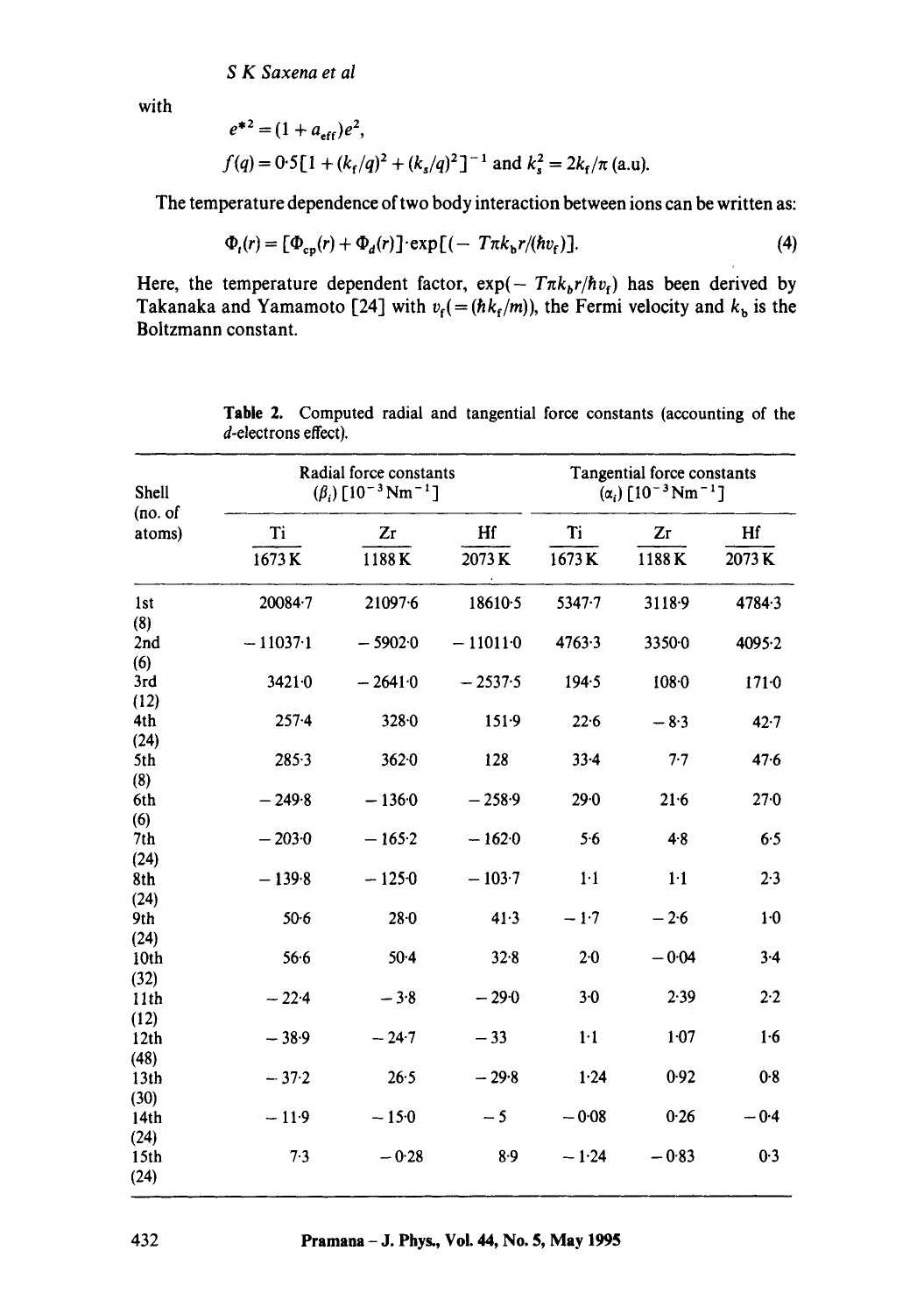#### *Lattice vibronics at hioh temperatures*

| Shell<br>(no. of<br>atoms) | Radial force constants<br>$(\beta_i)$ [10 <sup>-3</sup> Nm <sup>-1</sup> ] |           |           | Tangential force constants<br>$(\alpha_i)$ [10 <sup>-3</sup> Nm <sup>-1</sup> ] |            |          |
|----------------------------|----------------------------------------------------------------------------|-----------|-----------|---------------------------------------------------------------------------------|------------|----------|
|                            | Ti                                                                         | Zr        | Hf        | Ti                                                                              | Zr         | Hf       |
|                            | 1673K                                                                      | 1188K     | 2073K     | 1673K                                                                           | 1188K      | 2073K    |
| 1 <sub>st</sub>            | 33920                                                                      | 29880     | 21820·1   | 2320                                                                            | $1392 - 7$ | 2407.2   |
| (8)                        |                                                                            |           |           |                                                                                 |            |          |
| 2nd                        | $-4336.1$                                                                  | $-2101-2$ | $-56220$  | 3476                                                                            | 2655.3     | 2761.2   |
| (6)<br>3rd                 | $-2661$                                                                    | $-2245$   | $-1628.5$ | 61.5                                                                            | 40.6       | 6.455    |
| (12)                       |                                                                            |           |           |                                                                                 |            |          |
| 4th                        | 520                                                                        | 461.99    | 476.9     | $-22.6$                                                                         | $-30.91$   | $-140$   |
| (24)                       |                                                                            |           |           |                                                                                 |            |          |
| 5th                        | $481 - 4$                                                                  | 461.39    | 371       | 0.161                                                                           | $-9.003$   | 5.35     |
| (8)                        |                                                                            |           |           |                                                                                 |            |          |
| 6th                        | $-177.1$                                                                   | $-100-1$  | $-167.9$  | 16.128                                                                          | 15.39      | $11-33$  |
| (6)                        |                                                                            |           |           |                                                                                 |            |          |
| 7th                        | $-164.1$                                                                   | $-145$    | $-1110$   | $-1.035$                                                                        | 1.45       | $-2.12$  |
| (24)                       |                                                                            |           |           |                                                                                 |            |          |
| 8th                        | $-107$                                                                     | $-108.9$  | $-60.58$  | $-4.468$                                                                        | $-1.694$   | $-4.99$  |
| (24)                       |                                                                            |           |           |                                                                                 |            |          |
| 9th                        | 69                                                                         | 36.9      | 63.3      | $-4.677$                                                                        | $-4.00$    | $-2.83$  |
| (24)<br>10 <sub>th</sub>   | 68                                                                         | 56.7      | 47.8      | 0.018                                                                           | $-1.01$    | 0.88     |
| (32)                       |                                                                            |           |           |                                                                                 |            |          |
| 11 <sub>th</sub>           | $-15$                                                                      | $-0.63$   | $-20.0$   | 1.903                                                                           | 1.8        | 0.781    |
| (12)                       |                                                                            |           |           |                                                                                 |            |          |
| 12th                       | $-34$                                                                      | $-22.43$  | $-27.67$  | 0.298                                                                           | 0.69       | 0.627    |
| (48)                       |                                                                            |           |           |                                                                                 |            |          |
| 13 <sub>th</sub>           | $-33$                                                                      | $-24.39$  | $-24.8$   | 0.545                                                                           | 0.56       | $-0.175$ |
| (30)                       |                                                                            |           |           |                                                                                 |            |          |
| 14 <sub>th</sub>           | $-9.05$                                                                    | $-13.53$  | $-1$      | $-0.568$                                                                        | 0.014      | $-0.99$  |
| (24)                       |                                                                            |           |           |                                                                                 |            |          |
| 15th<br>(24)               | 9.5                                                                        | 0.849     | 11        | $-1.63$                                                                         | $-1.021$   | $-0.133$ |

Table 3. Computed radial and tangential force constants (without d-electrons effect).

The second potential term  $\Phi_d(r)$  in (4) comprises of  $\Phi_c(r)$  and  $\Phi_b(r)$  i.e.

$$
\Phi_d(r) = \Phi_c(r) + \Phi_b(r) \tag{5}
$$

where  $\Phi_c(r)$ , is due to the overlap between d-states on different ions and  $\Phi_d(r)$ , the effects of  $s - d$  hybridization are included in an approximate manner as suggested by Wills and Harrison [1].

In the case of effective two body interactions, first and second derivatives of the potential provides for the two independent force constants pertaining to a particular set of neighbour [21]. We denote the radial force constants  $(d^2 \Phi_t(r)/dr^2)_{ri}$  by  $\beta_i$  and tangential force constants  $(r^{-1} \cdot d\Phi_t(r)/dr)_{ti}$  by  $\alpha_i$  for the ith set of neighbours.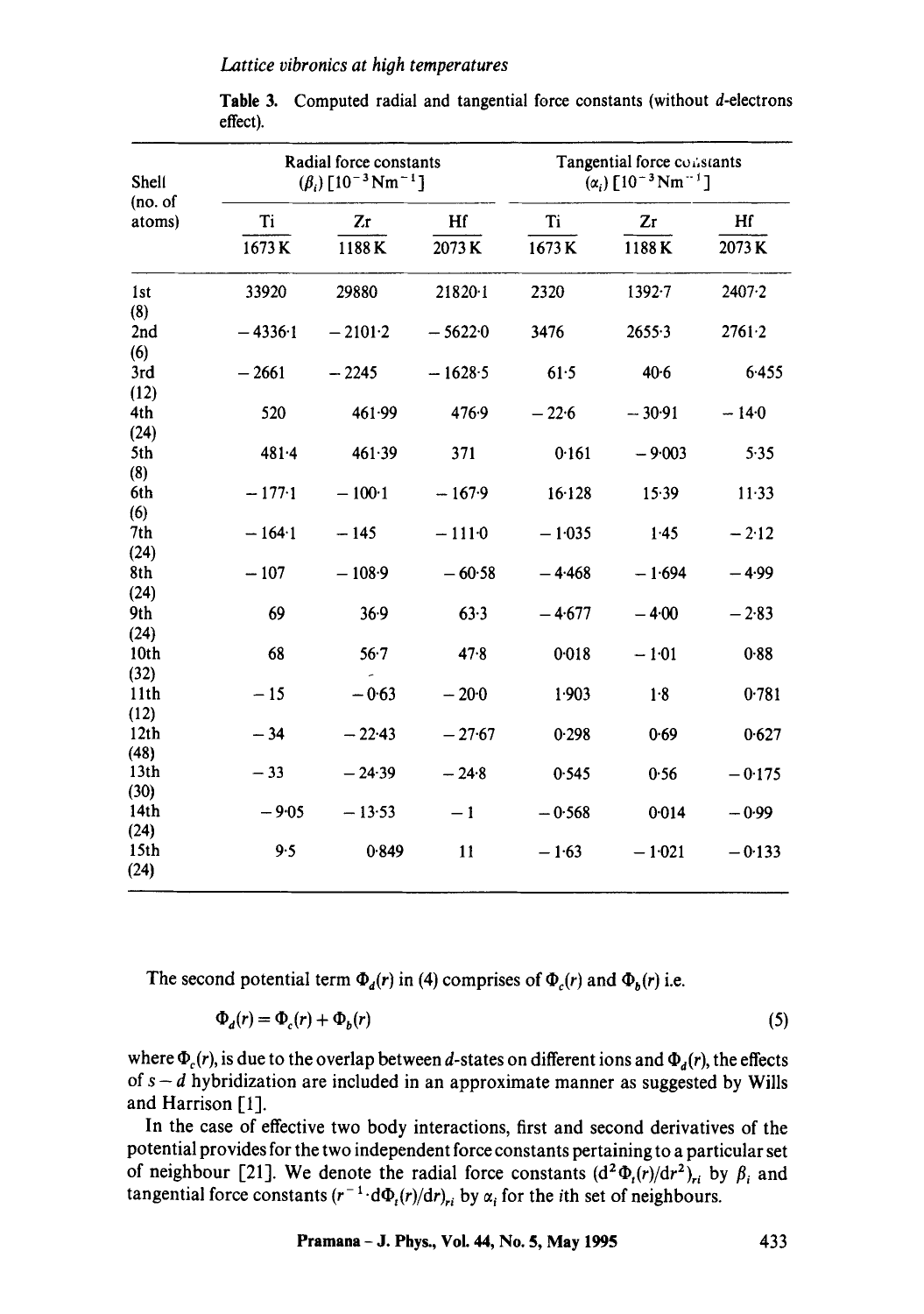Using function  $G(q)$ , one can easily evaluate the force constants. In this study we proceed with an analytic form for the bare ion pseudopotential form factor first proposed by Ashcroft [25].

The value of  $r_c$ , the core radius,  $\Omega$  the atomic volume,  $k_f$ , the Fermi wave vector, Z, the valence,  $r_d$ , the d state electron radius and M the ionic mass are enlisted in table 1 for the metals under study. The computed force constants up to 15th set of neighbours are exhibited in tables 2 and 3.

## 2.2 *Binding energy*

The binding energy for the metals is computed on the lines of Wills and Harrison [1] making use of terms due to free electron gas, core, d-band and band structure components at temperature  $T = 0$  K.

#### 2.3 *Phonon dispersion and second order elastic constants (SOECs)*

The phonon frequencies for the present metals are calculated by solving the usual secular determinant.



REDUCED WAVE VECTOR (9/9 max.)

**Figure 1.** The phonon dispersion curve for the *bcc* Ti at temperature,  $T = 1293$  K: present study; ( ) with d-band effect, (---) without d-band effect. Experimental points are taken from Petry *et al* [4].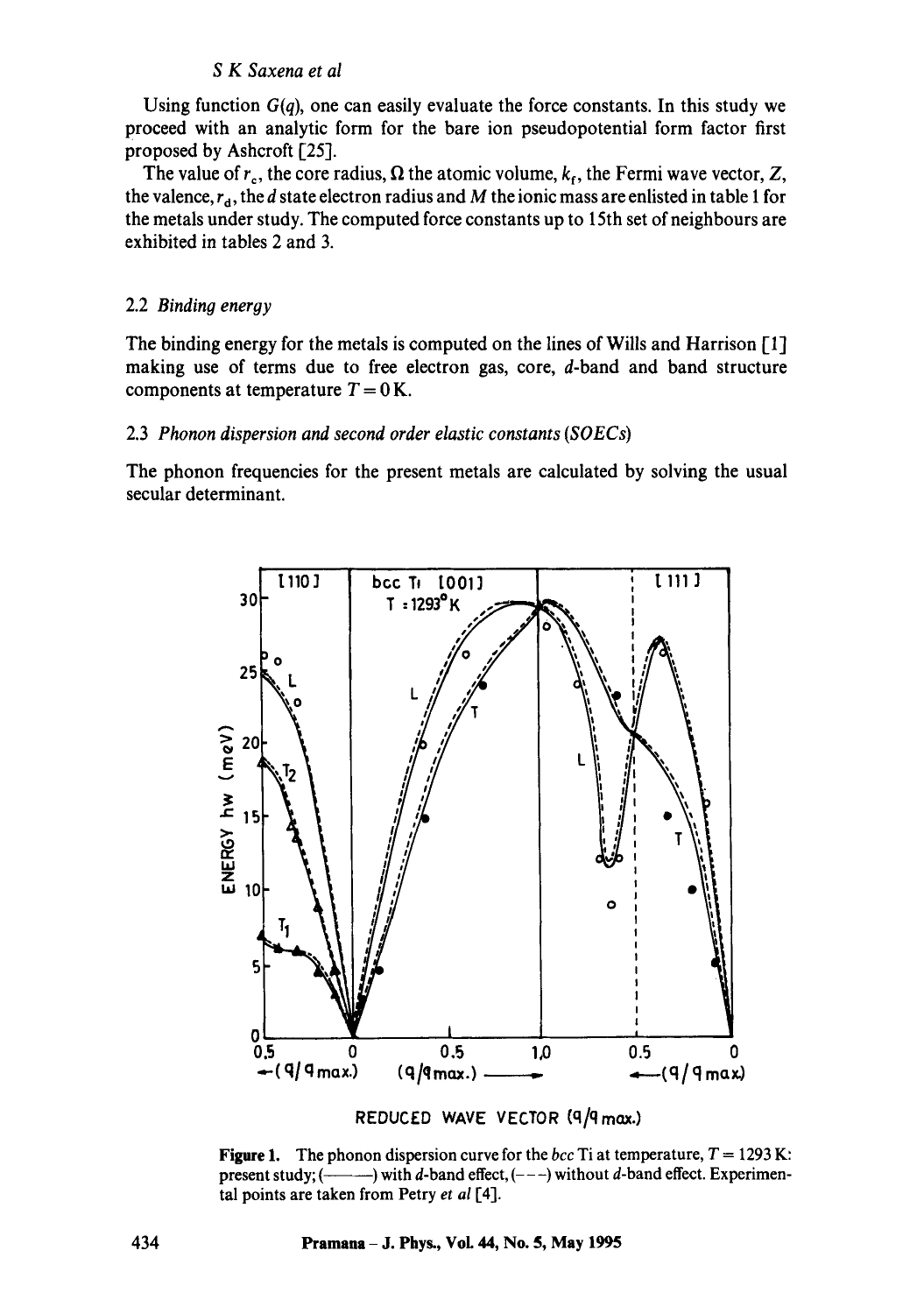*Lattice vibronics at hioh temperatures* 



REDUCED WAVE VECTOR (9/9max.)

**Figure 2.** The phonon dispersion curves for the *bcc* Zr at temperature  $T = 1188$  K present study; ( ) with d-band electrons effects and (---) without d-band effects. Experimental results are taken from Heiming *et al* [5].

In the present microscopic study we have therefore computed the force constants extending up to 15th nearest neighbours and evaluated the dynamical matrix accordingly. The dynamical matrix elements are given in Appendix A.

The expressions for the SOECs of the metals under study are obtained by expanding the secular equation in long wave limits  $(q \rightarrow 0)$  and comparing with the usual Christoffel's relation.

## **3. Computation and results**

The number of electrons *Zs* in the s-shell of Ti, Zr and Hf may be equated to 1.5. Obviously the number of electrons in the d shell comes out to  $(2 - Zs)$ . The  $r_a$ , the d-state radius [1] for the metals cited above is shown in table 1. We obtain the parameter  $r_c$  by matching the calculated values of phonon frequencies with experimental results of the L and T mode along [111] direction.

The contribution up to 15th shell have been found sufficient to achieve the needed convergence. The integration term appearing in the usual expressions of radial and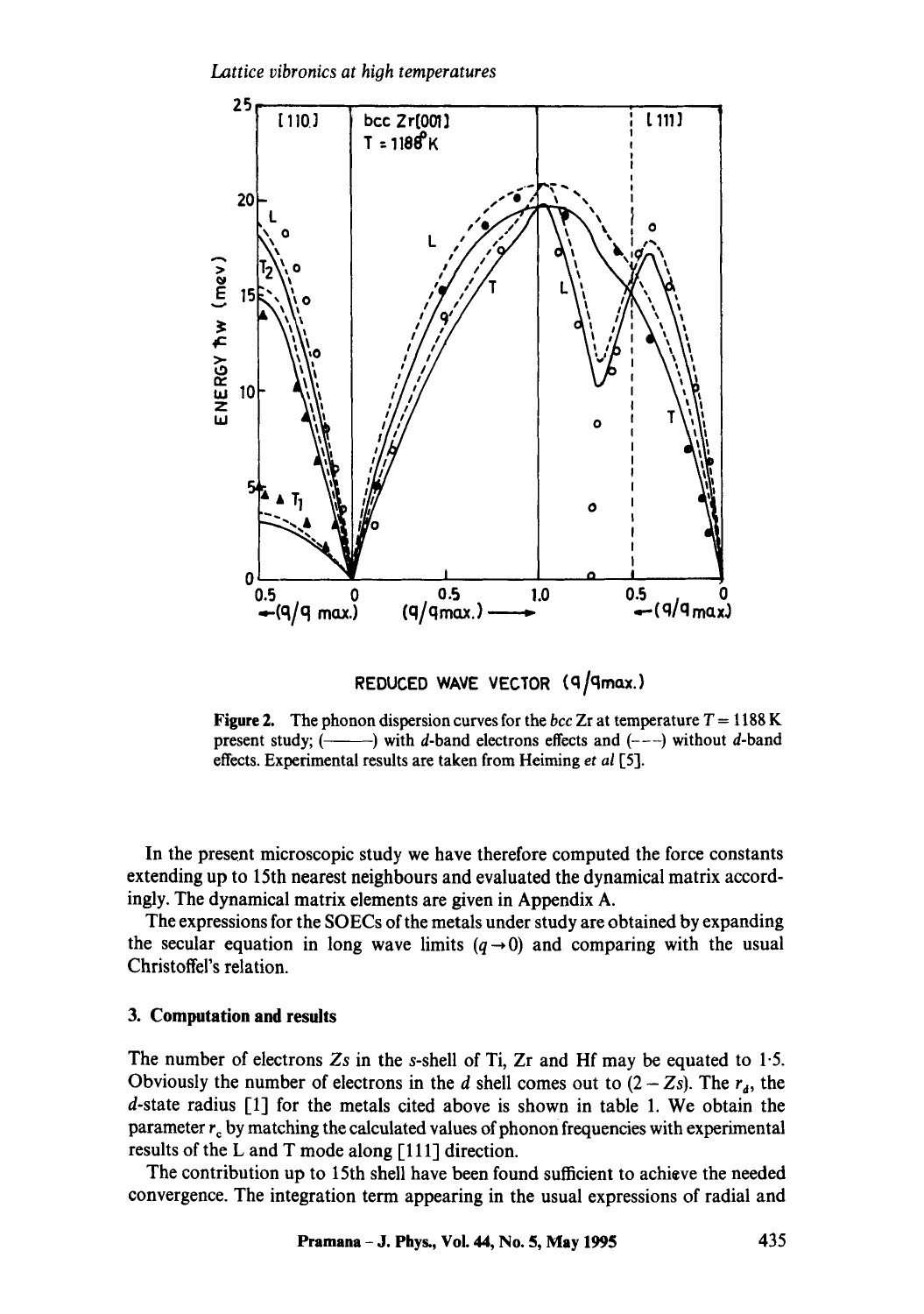

**Figure 3.** The phonon dispersion curve for the *bcc* Hf at temperature  $T = 2073$  K, present study;  $($ ——) with the d-band effect and  $(--)$  without d-band effects, experimental results are taken from Trampenau *et al* [6].

tangential force constants are converged up to  $10^{-09}$ . To achieve this the ranges of wave vector  $q(= 10^{-5}k_f$  to 75 $k_f$ ) and  $(= 10^{-05}k_f$  to 100 $k_f$ ) are considered for the radial and tangential force constants respectively.

Values of the force constants for the said metals (tables 2 and 3) are fed into the dynamical matrix and then the usual secular equation is solved to obtain the dispersion relations along the three major symmetry directions. The phonon dispersions (reduced wave vector  $(q/q_{\text{max}})$  versus energy *hw* (meV)) so computed are shown in figures (1 to 3) for Ti at 1293 K, Zr at 1188 K, and Hf at 2073 K respectively.

The binding energies, at  $T = 0$  K, for the metals under study are computed and shown in table 4 which also displays the experimental values which agree remarkably well with the present results.

The second order elastic constants  $(C_{11}, C_{12}$  and  $C_{44}$ ), at various temperatures, for the metals under study are computed and shown in table 5, along with the calculated values of Petry *et al* [4], Heiming *et al* [5] and Trampenau [6]. These calculated values show fair agreement with those computed herein.

The present temperature dependent model proves to be efficacious in predicting the binding energy, SOECs and the phonon dispersion satisfactorily in *bcc* phase of Ti, Zr and Hf at relatively higher temperatures, which have so far been not studied adequately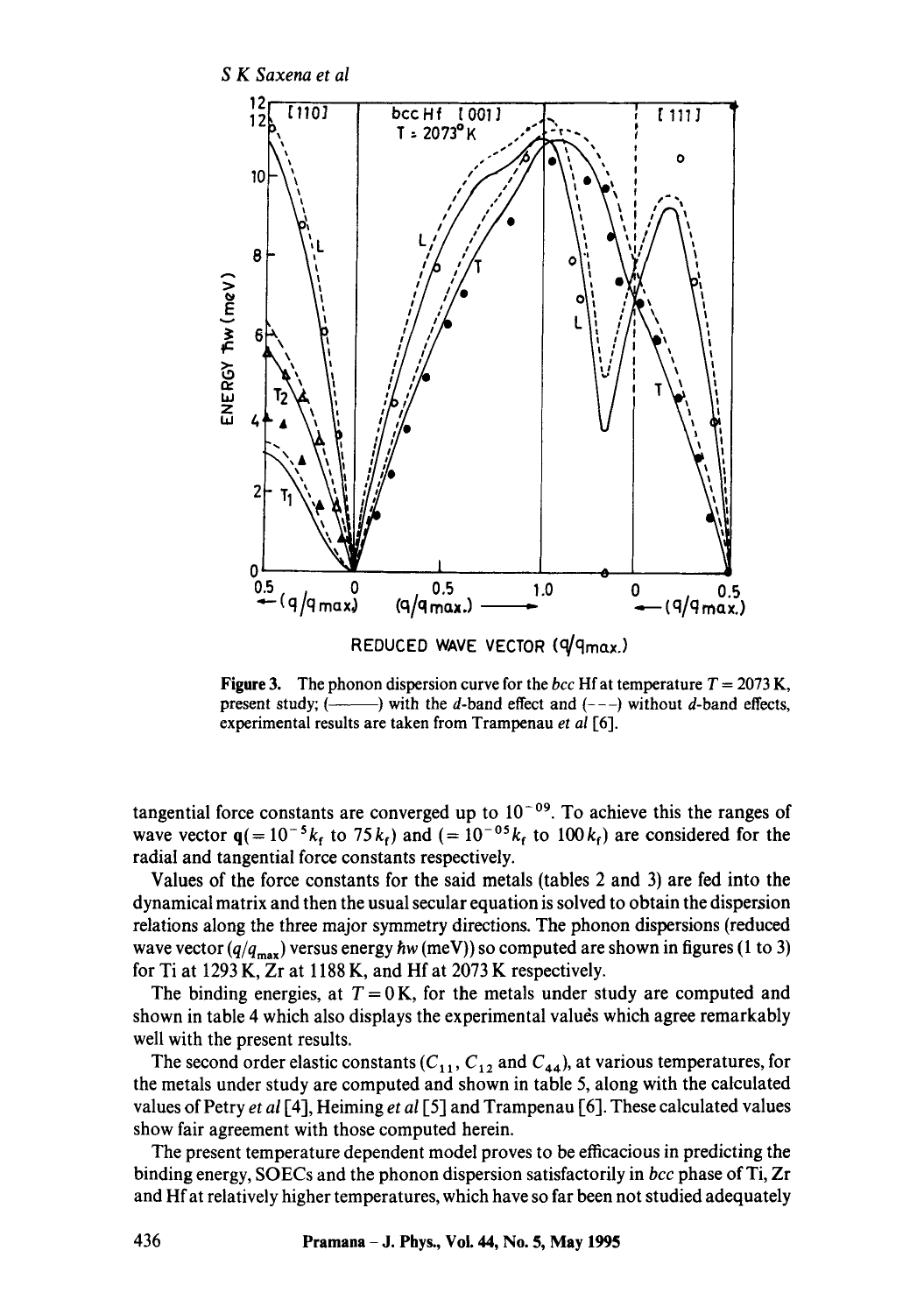#### Lattice vibronics at high temperatures

| Ti     | 7r       | Нf               |
|--------|----------|------------------|
| 1.268  | $1-41$   | 1.45             |
| $1-10$ | 1.20     | 1.32<br>$1.521*$ |
|        | $1.361*$ | $1.484*$         |

Table 4. Binding energy in Ry for bcc Ti, Zr and Hf at  $T = 0$  K.

\* values are esimated by the relation

 $E_{\text{bind}}(\text{Exp.}) = -E_{\text{coh}} - E_{\text{I}} - (E_{\text{I}} + E_{\text{II}})/4$ , where  $E_{\text{coh}}$ , is the cohesive energy and  $E_I$  and  $E_{II}$  are first and second ionization energy. And all these data are at  $T = 0$  K, taken from the Kittel [26].

Table 5. Computed SOECs at different temperatures for *bcc,* Ti, Zr and Hf  $(10^{12}$ dyn/cm<sup>2</sup>).

| Metal | Temperature |                     | $\mathbf{C_{11}}$ | $C_{12}$          | $C_{44}$          |
|-------|-------------|---------------------|-------------------|-------------------|-------------------|
| Ti    | 1293K       | with d-electrons    | 1.434             | 1.244             | 0.385             |
|       |             | without d-electrons | $1-00$            | 1:05              | 0.3825            |
|       |             | experimental values | $1.34^{a}$        | $1.10^{a}$        | 0.36 <sup>a</sup> |
| Zr    | 1188 K      | with d-electrons    | 1.21              | $1-11$            | 0.452             |
|       |             | without d-electrons | 1.89              | 1.75              | 0.621             |
|       |             | experimental values | $1.04^{b}$        | 0.93 <sup>b</sup> | $0.38^{b}$        |
| Hf    | 2073 K      | with d-electrons    | $1-41$            | $1-2$             | 0.58              |
|       |             | without d-electrons | 1.95              | 1.92              | 0.825             |
|       |             | experimental values | 1.31 <sup>c</sup> | 1.03 <sup>c</sup> | 0.45 <sup>c</sup> |

where a, b and c data are taken from refs [4], [5] and [6] respectively.

by the theoretical workers. The model however reveals somewhat less pronounced dip in  $[111]$  L branch.

The present study establishes that the d-band electrons play a crucial role in the determination of the electronic properties of the transitional metals; phonon frequencies, for the metals by ignoring the d-band electrons contribution, rule over those computed by considering the d-band electrons. The later frequencies, however, lie close to the experimental ones. On the other hand the non-inclusion of the effects of d-band shell in the Zr and Hf leads to less satisfactory result and in the case of Ti, the non-inclusion of these electrons makes, however, little difference.

We have further carried out the computations on the phonon dispersion for the above mentioned metals at different temperatures with and without the inclusion of the interactions due to d-electrons. It was found that the phonon dispersion for each of the said metals at low temperatures in association with the interaction due to d electrons corresponds to those at higher temperatures without the inclusion of the interaction due to d-electrons. It may therefore be concluded that,

- (1) The comparison between computed and experimental frequencies improves upon by including the d-band electrons
- (2) The inclusion of  $d$ -band contribution at lower temperatures leads to the frequencies computed by ignoring the contribution of these electrons at higher temperatures.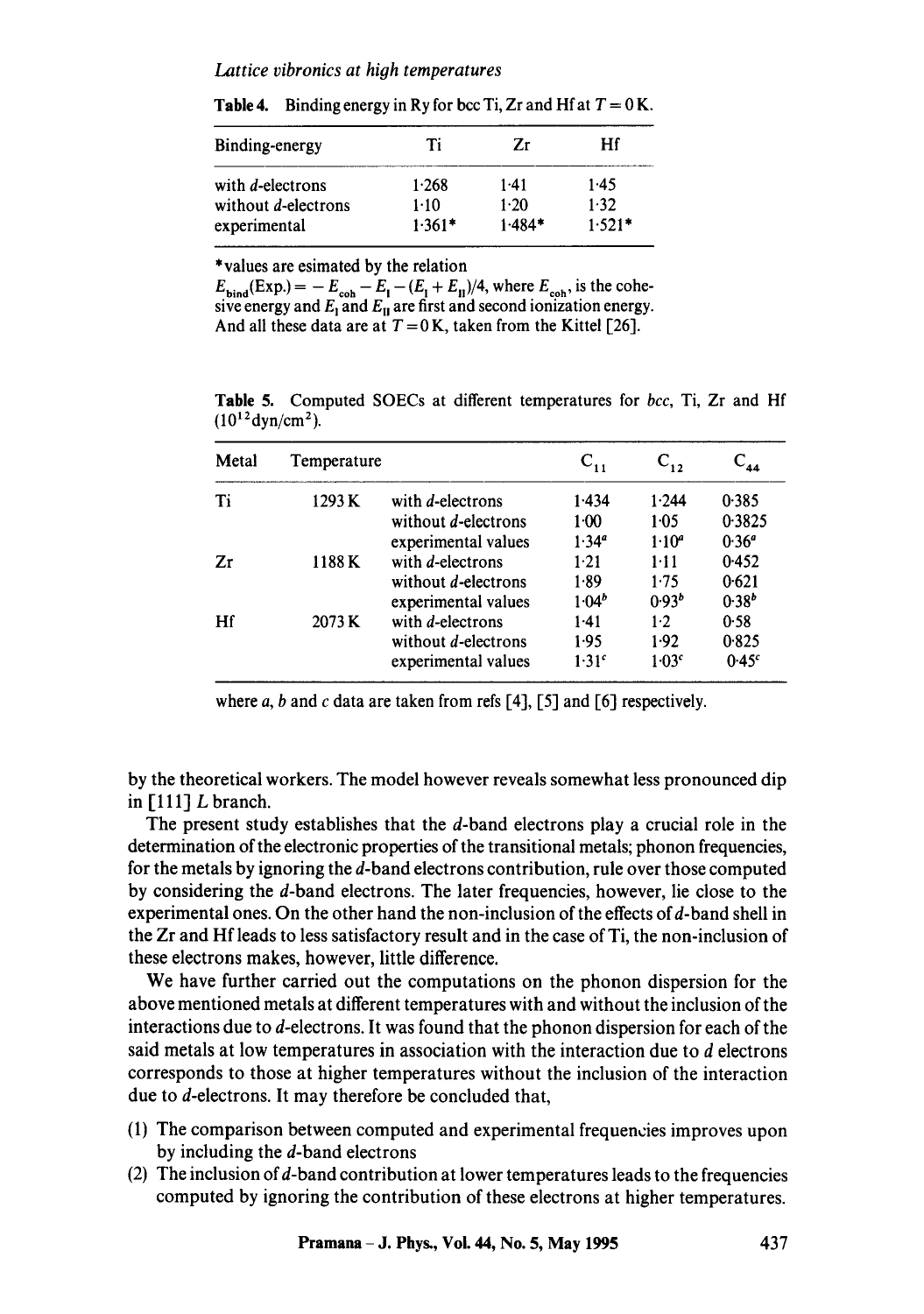It may therefore be inferred that the increase of the lattice temperature freezes down the effect of d-band electrons as far as the phonon frequencies are concerned.

# **Acknowledgements**

The authors wish to thank Dr J C Upadhayay for many useful discussions during the course of this work. One of the authors (SKS) is also thankful to the University Grants Commission, New Delhi for providing JRF and financial assistance through the major research project sanctioned to Dr R M Agrawal.

# **Appendix A**

Undefined

$$
D_{11}(q) := \frac{8}{3} \cdot (\beta 1 - \alpha 1) \cdot (1 - c1 \cdot c2 \cdot c3) + 8 \cdot \alpha 1 \cdot (1 - c1 \cdot c2 \cdot c3)
$$
  
+  $2 \cdot (\beta 2 - \alpha 2) \cdot (1 - c21) + 2 \cdot \alpha 2 \cdot (3 - c21 - c22 - c23)$   
+  $2 \cdot (\beta 3 - \alpha 3) \cdot (2 - c21 \cdot c22 - c21 \cdot c23) + 4 \cdot \alpha 3 \cdot (3 - c21 \cdot c22 - c21 \cdot c23 - c22 \cdot c23)$   
+  $\frac{8}{11} (\beta 4 - \alpha 4) \cdot (2 - c1 \cdot c2 \cdot c33 - c1 \cdot c32 \cdot c3) + \frac{72}{11} \cdot (\beta 4 - \alpha 4) \cdot (1 - c31 \cdot c2 \cdot c3)$   
+  $8 \cdot \alpha 4 \cdot (3 - c1 \cdot c2 \cdot c33 - c1 \cdot c3 \cdot c32 - c2 \cdot c3 \cdot c31) + \frac{8}{3} \cdot (\beta 5 - \alpha 5) \cdot (1 - c21 \cdot c22 \cdot c23)$   
+  $8 \cdot \alpha 5 \cdot (1 - c21 \cdot c22 \cdot c23)$   
+  $2 \cdot (\beta 6 - \alpha 6) \cdot (1 - c41) + 2 \cdot \alpha 6 \cdot (3 - c41 - c42 - c43)$   
+  $\frac{8}{19} \cdot (\beta 7 - \alpha 7) \cdot (1 - c1 \cdot c32 \cdot c33) + \frac{72}{19} \cdot (\beta 7 - \alpha 7) \cdot (2 - c31 \cdot c2 \cdot c33 - c31 \cdot c32 \cdot c3)$   
+  $8 \cdot \alpha 7 \cdot (3 - c1 \cdot c32 \cdot c33 - c31 \cdot c2 \cdot c33 - c31 \cdot c32 \cdot c3)$   
+  $\frac{4}{3} \cdot (\beta 8 - \alpha 8) \cdot (2 - c21 \cdot c42 - c21 \cdot c43) + \frac{16}{5} \cdot (\beta 8 - \alpha 8) \cdot (2 - c41 \cdot c22 - c41 \cdot c23)$   
+  $4 \cdot \alpha 8 \cdot (6 - c21 \cdot c42 - c21$ 

438 **Pramana - J. Phys., VoL 44, No. 5, May 1995**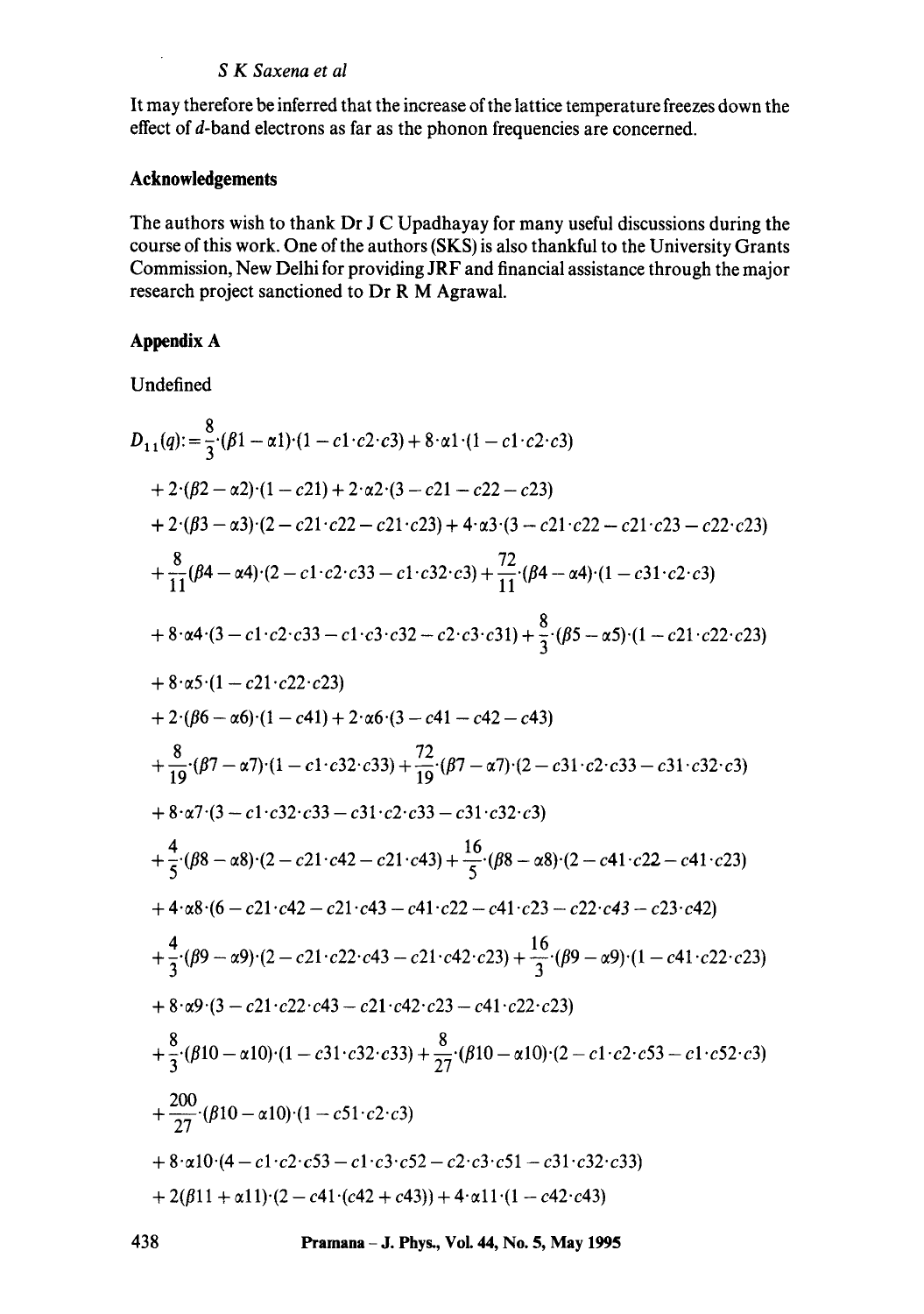Lattice vibromics at high temperatures  
+ 
$$
(25 \cdot \beta12 + 10 \cdot \alpha12) \cdot \frac{8}{35} (2 - c51 \cdot (c32 \cdot c3 + c2 \cdot c33))
$$
  
+  $(9 \cdot \beta12 + 26 \cdot \alpha12) \cdot \frac{8}{35} (2 - c31 \cdot (c52 \cdot c3 + c2 \cdot c53))$   
+  $(\beta12 + 34 \cdot \alpha12) \cdot \frac{8}{35} (2 - c1 \cdot (c32 \cdot c53 + c52 \cdot c33)) + 2 \cdot \beta13 \cdot (1 - c61)$   
+  $2 \cdot \alpha13 \cdot (2 - c62 - c63) + \frac{8}{9} \cdot (4 \cdot \beta13 + 5 \cdot \alpha13) \cdot (1 - c41 \cdot c42 \cdot c23)$   
+  $\frac{8}{9} \cdot (4 \cdot \beta13 + 5 \cdot \alpha13) \cdot (1 - c41 \cdot c22 \cdot c43)$   
+  $\frac{8}{9} \cdot (613 + 8 \cdot \alpha13) \cdot (1 - c21 \cdot c42 \cdot c43) + \frac{4}{10} \cdot (9 \cdot \beta14 + \alpha14) \cdot (2 - c61 \cdot (c22 + c23))$   
+  $\frac{4}{10} \cdot (614 + 9 \cdot \alpha14) \cdot (2 - c21 \cdot (c62 + c63)) + 4 \cdot \alpha14 \cdot (2 - c62 \cdot c23 - c22 \cdot c63)$   
+  $4 \cdot \alpha14 \cdot (2 - c62 \cdot c23 - c22 \cdot c63) + \frac{8}{43} \cdot (25 \cdot \beta15 + 18 \cdot \alpha15) \cdot (1 - c51 \cdot c32 \cdot c33)$   
+  $\frac{8}{43} \cdot (9 \cdot \beta15 + 34 \cdot \alpha15) \cdot (2 - c31 \cdot c52 \cdot c33 - c31 \cdot c21)$   
 $D_{12}(q): = \frac{8}{3} \cdot (\beta1 - \alpha1)s1 \cdot s2 \cdot c3 + 2 \cdot (\beta3 - \alpha3)s21 \cdot s22$   
+  $8 \cdot (\beta4 - \alpha4)s1 \cdot s2 \cdot c33 + \frac{24}{11} \cdot (\beta4 - \alpha4) \cdot ($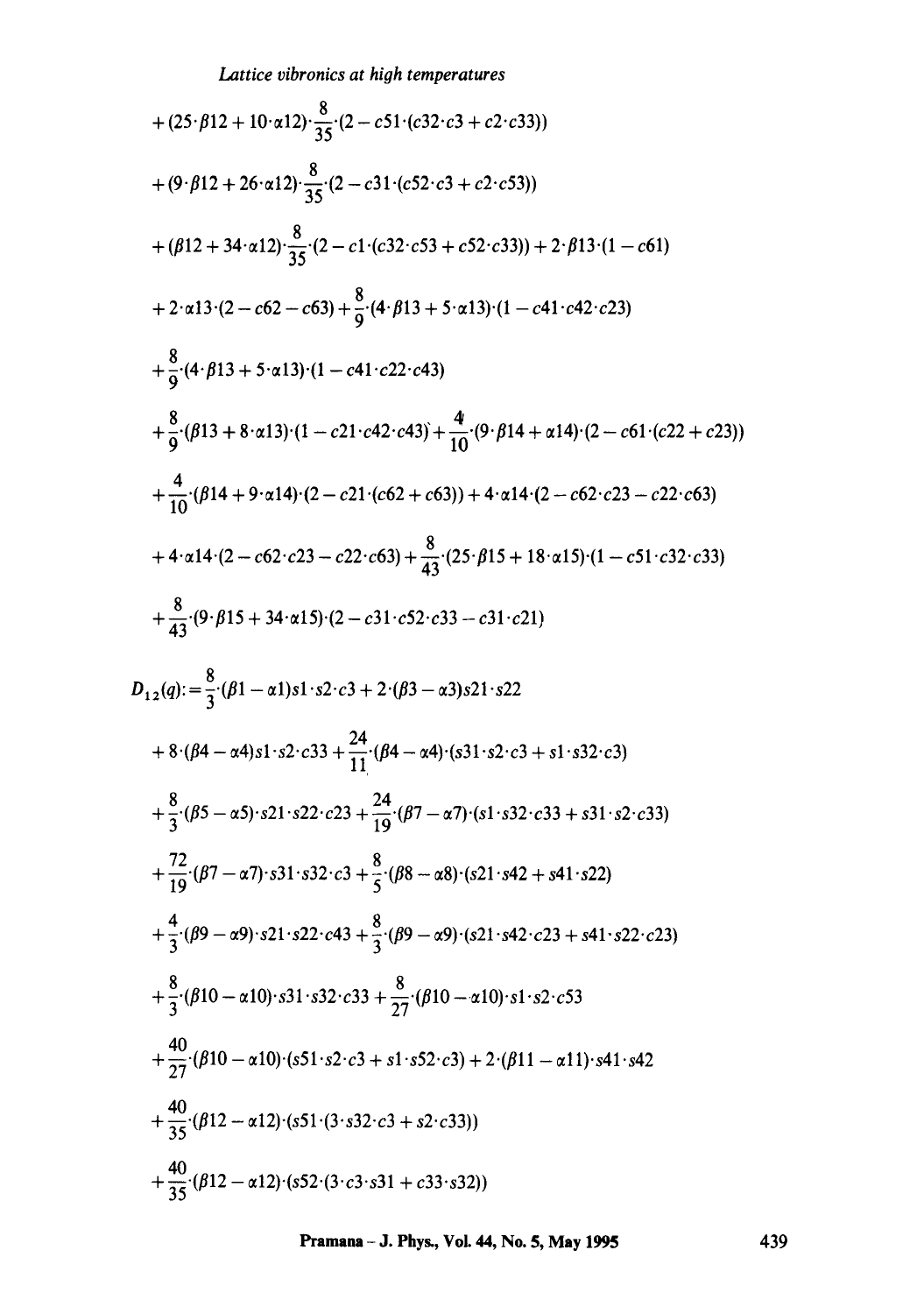$$
+\frac{24}{35}(\beta12-\alpha12)\cdot(c53\cdot(s31\cdot s2+s1\cdot s32))
$$
  
+
$$
\frac{16}{9}(\beta13-\alpha13)\cdot(2\cdot s41\cdot s42\cdot c23+s41\cdot s22\cdot c43+s21\cdot s42\cdot c43)
$$
  
+
$$
\frac{12}{10}(\beta14-\alpha14)\cdot(s61\cdot s22+s21\cdot s62)
$$
  
+
$$
\frac{24}{43}(\beta15-\alpha15)\cdot(5\cdot s51\cdot s32\cdot c33+5\cdot s31\cdot s52\cdot c33+3\cdot s31\cdot s32\cdot c53)
$$

where

$$
s_i := \sin\left[\frac{aq_i}{2}\right] \qquad c_i := \cos\left[\frac{aq_i}{2}\right]
$$
  
\n
$$
s_{2i} := \sin\left[aq_i\right] \qquad c_{2i} := \cos\left[aq_i\right]
$$
  
\n
$$
s_{3i} := \sin\left[\frac{3aq_i}{2}\right] \qquad c_{3i} := \cos\left[\frac{3aq_i}{2}\right]
$$
  
\n
$$
s_{4i} := \sin\left[2aq_i\right] \qquad c_{4i} := \cos\left[2aq_i\right]
$$
  
\n
$$
s_{5i} := \sin\left[\frac{5aq_i}{2}\right] \qquad c_{5i} := \cos\left[\frac{5aq_i}{2}\right]
$$
  
\n
$$
s_{6i} := \sin\left[3aq_i\right] \qquad c_{6i} := \cos\left[3aq_i\right]
$$
  
\nwith  $i = 1, 2, 3, 4, 5$  and 6

## **References**

- I-l] J M Wills and W A Harrison, *Phys. Rev.* B28, 4363 (1983)
- [2] W A Harrison and S Froyen, *Phys. Rev.* B21, 3214 (1980)
- [3] N Singh, N S Banger and S P Singh, *Phys. Rev.* B38, (1988) 7415; *Phys. Rev.* B39, 3097 (1989)
- [4] W Petry, A Heiming, J Trampanuau, M Alba, C Herzig, H R Schober and G Vogl, *Phys. Rev.* **B43**, 10933 (1991)
- [5] A Heiming, W Petry, J Trampenau, M Alba, C Herzig, H R Schober and G Vogl, *Phys. Rev.*  B43, 10948 (1991)
- [6] J Trampenau, A Heiming, W Perry, M Alba, C Herzig, W Meikeley and H R Schober, *Phys. Rev.* **B43**, 10963 (1991)
- [7] H C Gupta, M M Sinha and B B Tripathi, *Indian J. Pure Appl. Phys.* 30, 409 (1992)
- [8] S Nand, B B Tripathi and H C Gupta, *Phys. Lett.* A53, 229 (1975); *J. Phys. Soc. Jpn.* 41, 1237 (1976)
- [9] V K Thakur and T N Singh, *Phys. Status Solidi* B138, 407 (1986); *Phys. Status. Solidi* B135, 67 (1986)
- [10] B L Fielek, *J. Phys.* FI1, 2381 (1980)
- [11] P S Lay, B Szigette and V K Tewari, *Proc. R. Soc. (London)* A320, 505 (1971)
- [12] K M Ho, C L Fu and B N Harman, *Phys. Rev.* B29, 2575 (1984); *Phys. Rev.* B28, 6687 (1983)
- [13] J A Moriarty, *Phys. Rev. Lett.,* 55, 1505 (1985)
- [14] B N Onwuaga, *Phys. Status Solidi* B141, 105 (1987); *Nuovo Cimento* D10, 271 (1988); *Can. J. Phys.* 667, 489 (1989)
- [15] A Ramaji Rao and A Rajput, *Phys. Status Solidi* B147, K-11 (1988)
- [16] R Taylor, *J. Phys.* F8, 1699 (1978)